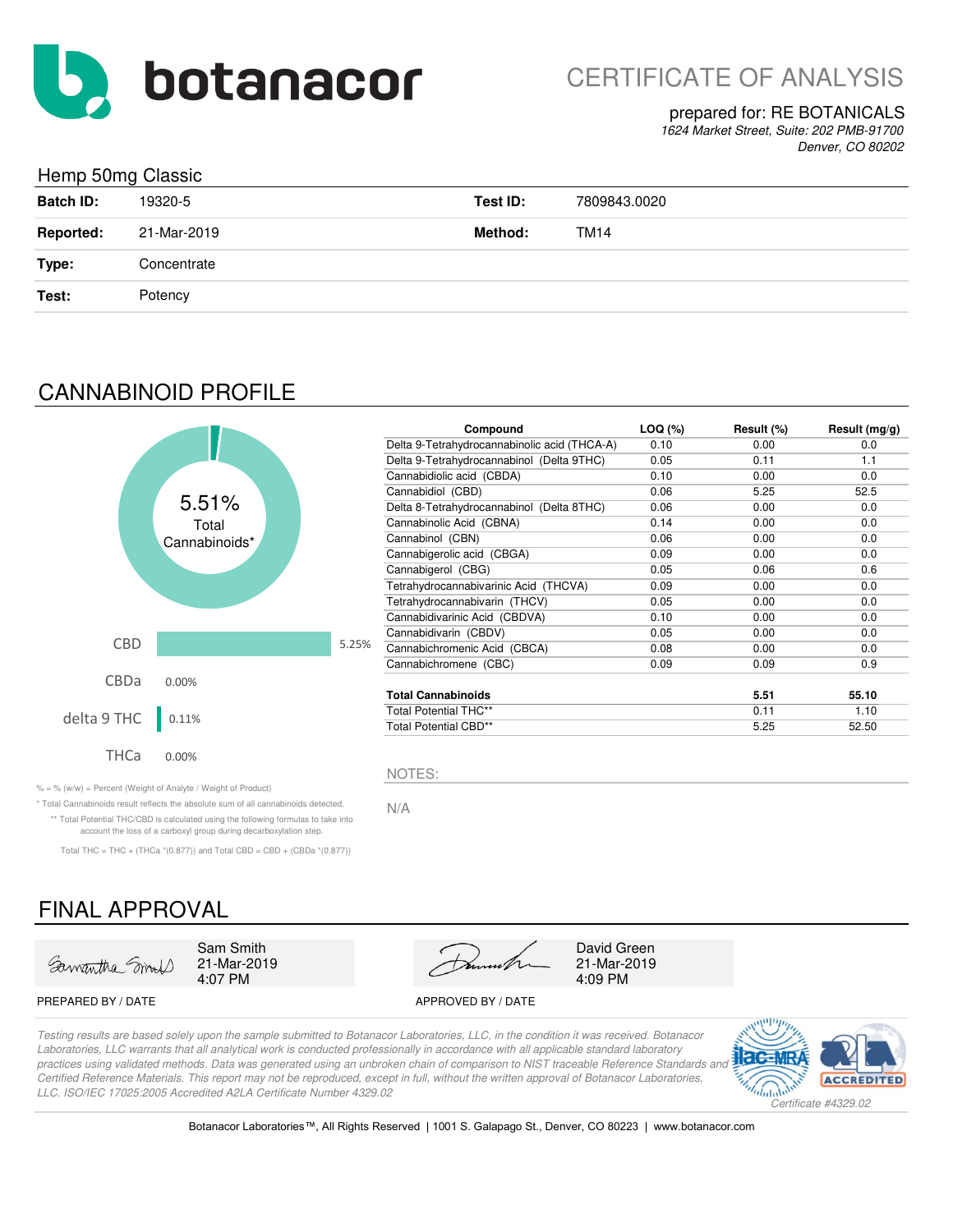

#### prepared for: RE BOTANICALS

*1624 Market Street, Suite: 202 PMB-91700 Denver, CO 80202*

### Hemp 50mg Classic

| ن - - - - -      | - - - - -                |          |             |
|------------------|--------------------------|----------|-------------|
| <b>Batch ID:</b> | 19320-5                  | Test ID: | 5034284.027 |
| <b>Reported:</b> | 21-Mar-2019              | Method:  | TM04        |
| Type:            | Concentrate              |          |             |
| Test:            | <b>Residual Solvents</b> |          |             |
|                  |                          |          |             |

# RESIDUAL SOLVENTS

| <b>Solvent</b>                          | <b>Reportable Range (ppm)</b> | Result (ppm) |
|-----------------------------------------|-------------------------------|--------------|
| Propane                                 | $100 - 2000$                  | 0            |
| <b>Butanes</b><br>(Isobutane, n-Butane) | $100 - 2000$                  | $\mathbf 0$  |
| Pentane                                 | $100 - 2000$                  | $\pmb{0}$    |
| Ethanol                                 | $100 - 2000$                  | $\pmb{0}$    |
| Acetone                                 | $100 - 2000$                  | 0            |
| <b>Isopropyl Alcohol</b>                | $100 - 2000$                  | 0            |
| Hexane                                  | $6 - 120$                     | $\mathbf 0$  |
| <b>Benzene</b>                          | $0.2 - 4$                     | 0.0          |
| <b>Heptanes</b>                         | $100 - 2000$                  | $\mathbf 0$  |
| <b>Toluene</b>                          | 18 - 360                      | $\mathbf 0$  |
| <b>Xylenes</b><br>(m,p,o-Xylenes)       | 43 - 860                      | $\mathbf 0$  |

NOTES:

Free from visual mold, mildew, and foreign matter.

# FINAL APPROVAL

Samantha Smil

Sam Smith 21-Mar-2019 4:41 PM

21-Mar-2019 4:43 PM David Green

#### PREPARED BY / DATE APPROVED BY / DATE

*Testing results are based solely upon the sample submitted to Botanacor Laboratories, LLC, in the condition it was received. Botanacor Laboratories, LLC warrants that all analytical work is conducted professionally in accordance with all applicable standard laboratory practices using validated methods. Data was generated using an unbroken chain of comparison to NIST traceable Reference Standards and Certified Reference Materials. This report may not be reproduced, except in full, without the written approval of Botanacor Laboratories, LLC. ISO/IEC 17025:2005 Accredited A2LA Certificate Number 4329.02*



Botanacor Laboratories™, All Rights Reserved | 1001 S. Galapago St., Denver, CO 80223 | www.botanacor.com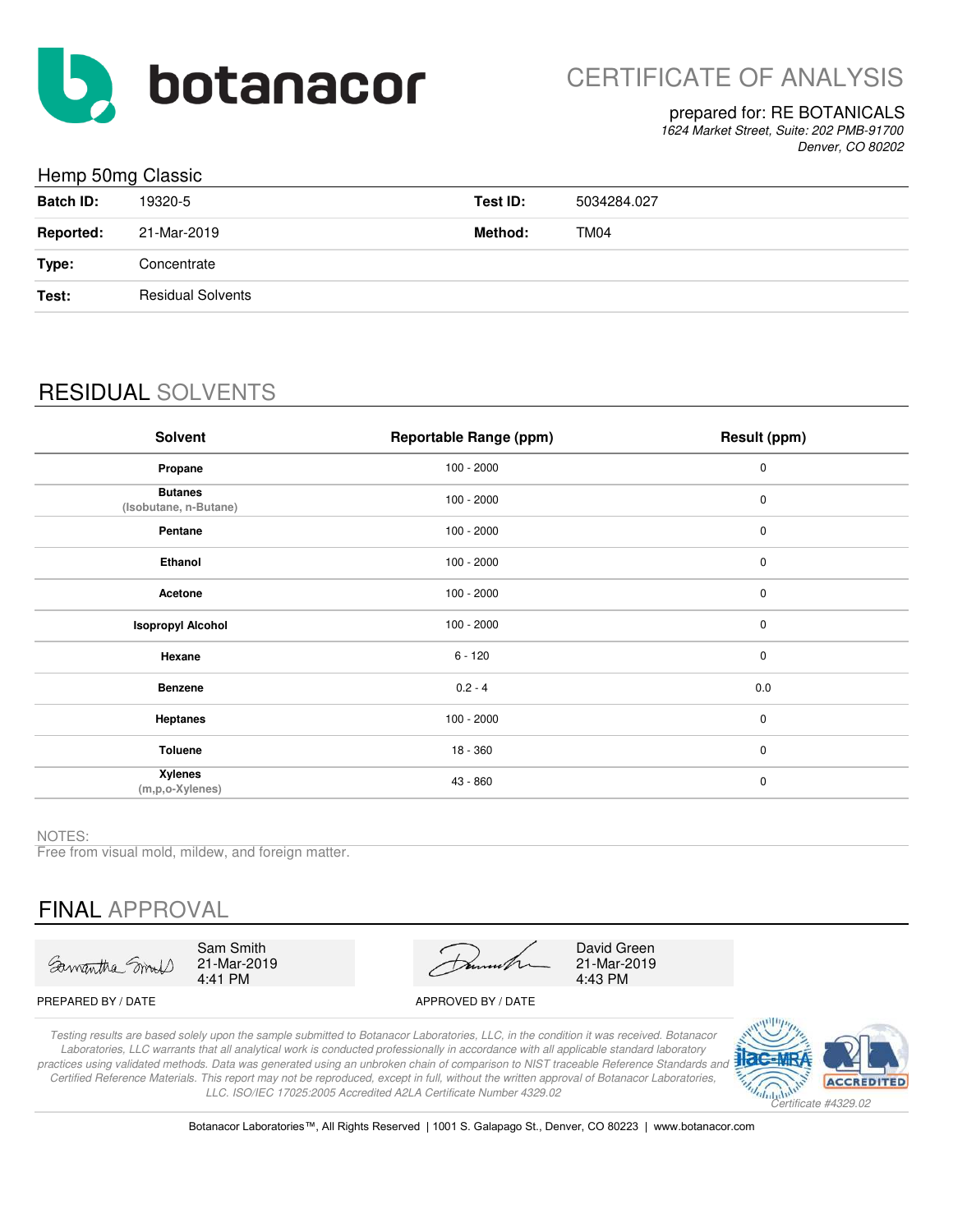

#### prepared for: RE BOTANICALS

*1624 Market Street, Suite: 202 PMB-91700 Denver, CO 80202*

| Hemp 50mg Classic               |  |  |  |
|---------------------------------|--|--|--|
| <b>Batch ID:</b><br>19320-5     |  |  |  |
| <b>Reported:</b><br>24-Mar-2019 |  |  |  |
| Type:<br>Concentrate            |  |  |  |
| Test:<br>Micro                  |  |  |  |

# MICROBIAL CONTAMINANTS

| Test                         | <b>Result</b> | Unit  |
|------------------------------|---------------|-------|
| <b>Total Aerobic Count</b>   | None Detected | CFU/g |
| <b>Total Coliforms</b>       | None Detected | CFU/g |
| <b>Total Yeast and Molds</b> | None Detected | CFU/g |
| E. coli                      | None Detected | CFU/g |
| <b>Salmonella</b>            | None Detected | CFU/g |

*\* CFU/g = Colony Forming Unit per Gram*

*\*\* Total Yeast and Molds values are recorded in scientific notation, a common microbial practice of expressing numbers that are too large to be conveniently written in decimal form.*

*Examples: 10^2 = 100 CFU 10^5 = 100,000 CFU 10^3 = 1,000 CFU 10^4 = 10,000 CFU*

#### NOTES:

Free from visual mold, mildew, and foreign matter.

## FINAL APPROVAL

Vicente Contreras Mike Branvold<br>24-Mar-2019 24-Mar-2019 24-Mar-2019 24-Mar-2019 24-Mar-2019 6:20 PM  $\sqrt{2}$  7:37 PM

PREPARED BY / DATE APPROVED BY / DATE

*Testing results are based solely upon the sample submitted to Botanacor Laboratories, LLC, in the condition it was received. Botanacor Laboratories, LLC warrants that all*  analytical work is conducted professionally in accordance with all applicable standard laboratory practices using validated methods. Data was generated using an unbroken chain of comparison to NIST traceable Reference Standards and Certified Reference Materials. This report may not be reproduced, except in full, without the written approval *of Botanacor Laboratories, LLC.*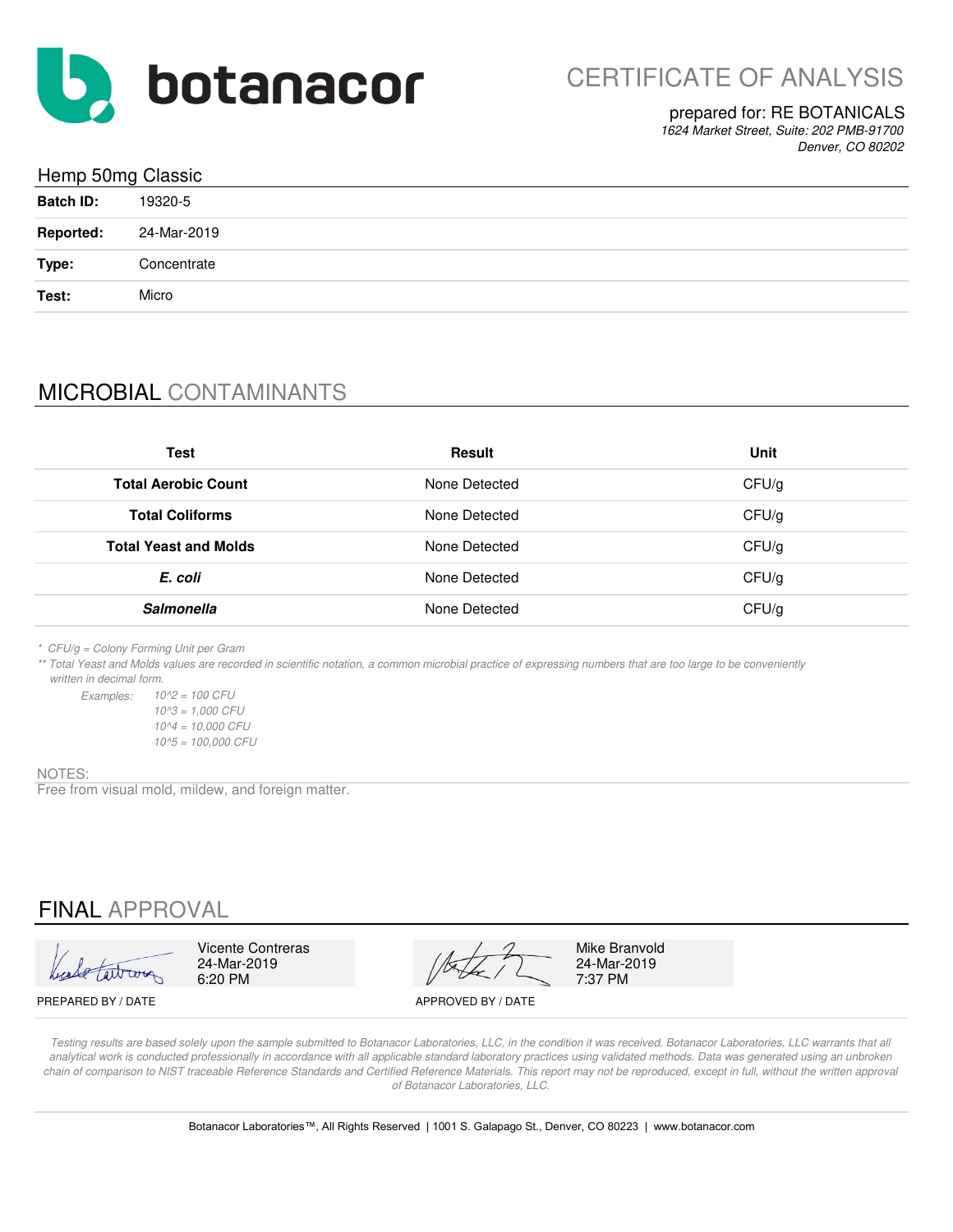

# CERTIFICATE OF ANALYSIS

#### prepared for: RE BOTANICALS INC

*1624 MARKET STREET, #202 PMB 91700 DENVER, CO 80202*

### HEMP 50 CLASSIC TINCTURE

| <b>Batch ID:</b> | 19320-5     | Test ID: | 6684568.006 |
|------------------|-------------|----------|-------------|
| <b>Reported:</b> | 7-May-2019  | Method:  | TM10        |
| Type:            | Concentrate |          |             |
| Test:            | Terpenes    |          |             |

## TERPENE PROFILE

|                             |                 | Compound                | $%$ (w/w) | mg/g         |
|-----------------------------|-----------------|-------------------------|-----------|--------------|
|                             |                 | (-)-alpha-Bisabolol     | 0.000     | 0            |
|                             |                 | Camphene                | 0.000     | 0            |
|                             |                 | delta-3-Carene          | 0.000     | $\mathbf 0$  |
|                             | $0.000\%$       | beta-Caryophyllene      | 0.000     | 0            |
|                             | Total           | (-)-Caryophyllene Oxide | 0.000     | 0            |
|                             |                 | p-Cymene                | 0.000     | $\mathbf 0$  |
|                             | <b>Terpenes</b> | Eucalyptol              | 0.000     | $\mathbf 0$  |
|                             |                 | Geraniol                | 0.000     | 0            |
|                             |                 | alpha-Humulene          | 0.000     | 0            |
|                             |                 | (-)-Isopulegol          | 0.000     | 0            |
|                             |                 | d-Limonene              | 0.000     | 0            |
| <b>PREDOMINANT TERPENES</b> |                 | Linalool                | 0.000     | $\mathbf 0$  |
|                             |                 | beta-Myrcene            | 0.000     | 0            |
| alpha-Pinene                | 0.000%          | cis-Nerolidol           | 0.000     | 0            |
| (-)-beta-Pinene             | 0.000%          | trans-Nerolidol         | 0.000     | $\mathbf 0$  |
|                             |                 | Ocimene                 | 0.000     | $\mathbf{0}$ |
| beta-Myrcene                | 0.000%          | beta-Ocimene            | 0.000     | 0            |
| delta-3-Carene              | 0.000%          | alpha-Pinene            | 0.000     | 0            |
|                             |                 | (-)-beta-Pinene         | 0.000     | $\mathbf{0}$ |
| alpha-Terpinene             | 0.000%          | alpha-Terpinene         | 0.000     | $\mathbf 0$  |
| d-Limonene                  |                 | gamma-Terpinene         | 0.000     | $\mathbf 0$  |
|                             | 0.000%          | Terpinolene             | 0.000     | 0            |
| Linalool                    | 0.000%          |                         | 0.000%    | 0.00         |
| beta-Caryophyllene          | 0.000%          |                         |           |              |
| alpha-Humulene              | 0.000%          | NOTES:                  |           |              |
| (-)-alpha-Bisabolol         | 0.000%          |                         |           |              |
|                             |                 |                         |           |              |

### FINAL APPROVAL

Greg Zimpfer 26-Apr-2019 8:34 PM

David Green 7-May-2019 9:43 AM

PREPARED BY / DATE APPROVED BY / DATE

*Testing results are based solely upon the sample submitted to Botanacor Laboratories, LLC. Botanacor Laboratories, LLC warrants that all analytical work is conducted professionally in accordance with all applicable standard laboratory practices using validated methods. Data was generated using an unbroken chain of comparison to NIST*  traceable Reference Standards and Certified Reference Materials. This report may not be reproduced, except in full, without the written approval of Botanacor Laboratories, *LLC. ISO/IEC 17025:2005 Accredited A2LA Certificate Number 4329.02*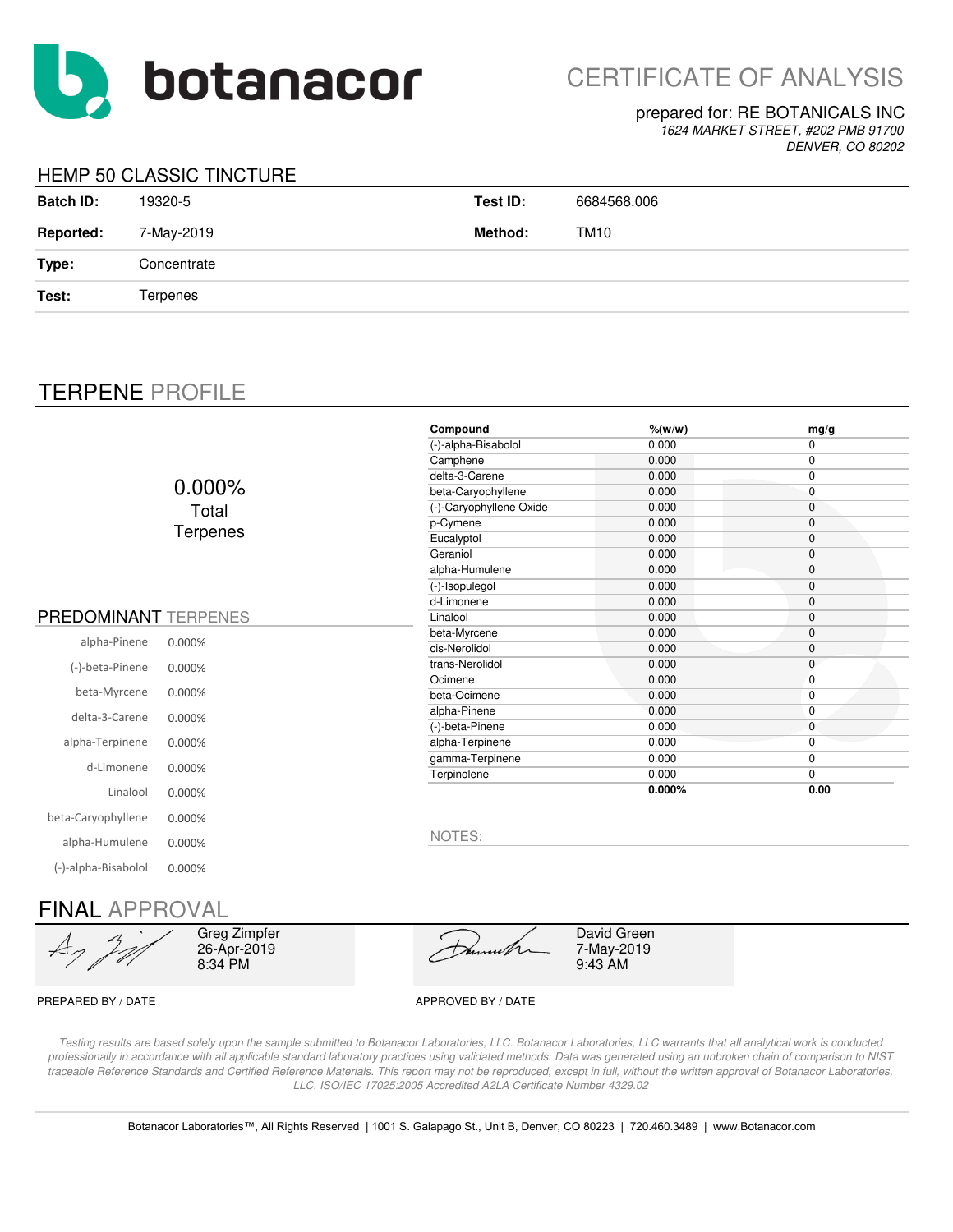

# RE BOTANICALS, INC.

| <b>Sample Name:</b>              | <b>HEMP 50 CLASSIC TINCTURE</b>                          | <b>Eurofins Sample:</b>  | 8378838                       |
|----------------------------------|----------------------------------------------------------|--------------------------|-------------------------------|
| <b>Project ID</b>                | RE_BOTANIC-20190423-0004                                 | <b>Receipt Date</b>      | 23-Apr-2019                   |
| <b>PO Number</b>                 | <b>CVD</b>                                               | <b>Receipt Condition</b> | Ambient temperature           |
| <b>Lot Number</b>                | 19320-5                                                  | <b>Login Date</b>        | 23-Apr-2019                   |
| <b>Sample Serving Size</b>       |                                                          | <b>Date Started</b>      | 23-Apr-2019                   |
| <b>Analysis</b>                  |                                                          |                          | <b>Result</b>                 |
| <b>Metals Analysis by ICP-MS</b> |                                                          |                          |                               |
| Arsenic                          |                                                          |                          | <0.0725 ppm                   |
| Cadmium                          |                                                          |                          | <0.0181 ppm                   |
| Lead                             |                                                          |                          | 0.0216 ppm                    |
| Mercury                          |                                                          |                          | <0.00906 ppm                  |
|                                  | Multi-Residue Analysis for hemp products - 60+ compounds |                          |                               |
|                                  | Matrix Type - To Determine Limit of Quantification (LOQ) |                          | <b>High-Fat Food Matrices</b> |
| Abamectin                        |                                                          |                          | <0.05 mg/kg                   |
| Aldicarb                         |                                                          |                          | <0.05 mg/kg                   |
| Aldicarb sulfone (Aldoxycarb)    |                                                          |                          | <0.05 mg/kg                   |
| Aldicarb sulfoxide               |                                                          |                          | <0.05 mg/kg                   |
| Azoxystrobin                     |                                                          |                          | <0.05 mg/kg                   |
| Bifenazate                       |                                                          |                          | <0.05 mg/kg                   |
| Bifenthrin                       |                                                          |                          | <0.05 mg/kg                   |
| Carbaryl                         |                                                          |                          | <0.05 mg/kg                   |
| Carbofuran                       |                                                          |                          | <0.05 mg/kg                   |
| Carbofuran-3-hydroxy-            |                                                          |                          | <0.05 mg/kg                   |
| Chlorantraniliprole              |                                                          |                          | <0.05 mg/kg                   |
| Chlordane, cis-                  |                                                          |                          | <0.05 mg/kg                   |
| Chlordane, trans-                |                                                          |                          | <0.05 mg/kg                   |
| Chlorfenapyr                     |                                                          |                          | <0.05 mg/kg                   |
| Chlorpyrifos                     |                                                          |                          | <0.05 mg/kg                   |
| Coumaphos                        |                                                          |                          | <0.05 mg/kg                   |
| Cyfluthrin                       |                                                          |                          | <0.05 mg/kg                   |
| Cypermethrin                     |                                                          |                          | <0.05 mg/kg                   |
|                                  | Cyproconazole (2 diastereoisomers)                       |                          | <0.05 mg/kg                   |
| Cyprodinil                       |                                                          |                          | <0.05 mg/kg                   |
| <b>Dichlorvos</b>                |                                                          |                          | <0.05 mg/kg                   |
| Diclobutrazol                    |                                                          |                          | <0.05 mg/kg                   |
| Dipropetryn                      |                                                          |                          | <0.05 mg/kg                   |
| Disulfoton                       |                                                          |                          | <0.05 mg/kg                   |

Printed: 29-May-2019 10:12 am Page 1 of 4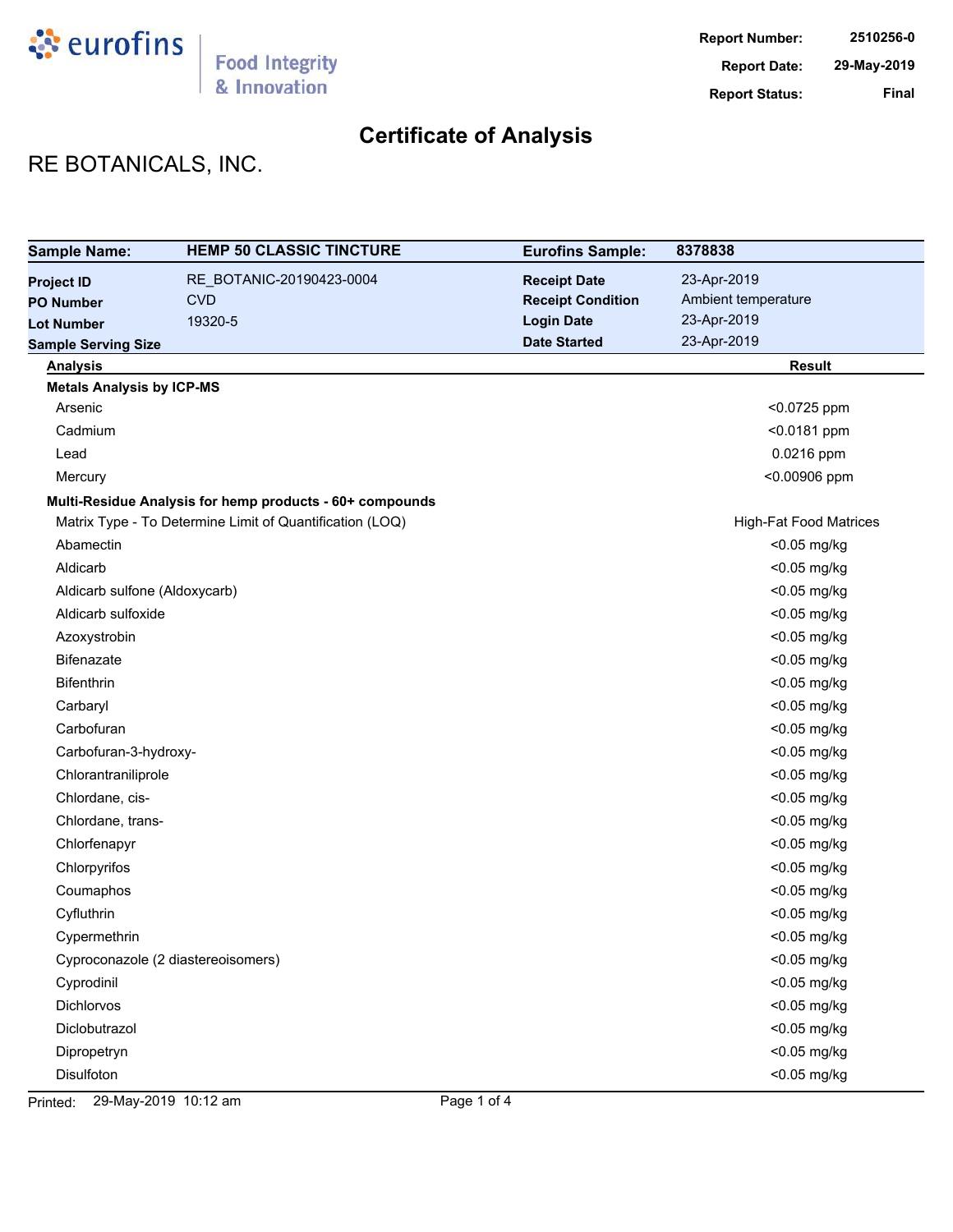

# RE BOTANICALS, INC.

| <b>Sample Name:</b>            | <b>HEMP 50 CLASSIC TINCTURE</b>                          | <b>Eurofins Sample:</b>  | 8378838             |
|--------------------------------|----------------------------------------------------------|--------------------------|---------------------|
| <b>Project ID</b>              | RE_BOTANIC-20190423-0004                                 | <b>Receipt Date</b>      | 23-Apr-2019         |
| <b>PO Number</b>               | <b>CVD</b>                                               | <b>Receipt Condition</b> | Ambient temperature |
| <b>Lot Number</b>              | 19320-5                                                  | <b>Login Date</b>        | 23-Apr-2019         |
| <b>Sample Serving Size</b>     |                                                          | <b>Date Started</b>      | 23-Apr-2019         |
| <b>Analysis</b>                |                                                          |                          | <b>Result</b>       |
|                                | Multi-Residue Analysis for hemp products - 60+ compounds |                          |                     |
| Endosulfan I (alpha-isomer)    |                                                          |                          | <0.05 mg/kg         |
| Endosulfan II (beta-isomer)    |                                                          |                          | <0.05 mg/kg         |
| Endosulfan sulfate             |                                                          |                          | <0.05 mg/kg         |
| Epoxiconazole                  |                                                          |                          | <0.05 mg/kg         |
| Ethiofencarb                   |                                                          |                          | <0.05 mg/kg         |
| Etofenprox                     |                                                          |                          | <0.05 mg/kg         |
| Etoxazole                      |                                                          |                          | <0.05 mg/kg         |
| Fenoxycarb                     |                                                          |                          | <0.05 mg/kg         |
| Fenpropathrin                  |                                                          |                          | <0.05 mg/kg         |
|                                | Fenvalerate/Esfenvalerate (sum of isomers)               |                          | <0.05 mg/kg         |
| Fipronil                       |                                                          |                          | <0.05 mg/kg         |
| Fipronil desulfinyl            |                                                          |                          | <0.05 mg/kg         |
| Fipronil sulfone               |                                                          |                          | <0.05 mg/kg         |
| Imazalil                       |                                                          |                          | <0.05 mg/kg         |
| Imidacloprid                   |                                                          |                          | <0.05 mg/kg         |
| Malathion                      |                                                          |                          | <0.05 mg/kg         |
| Methiocarb                     |                                                          |                          | <0.05 mg/kg         |
| Methiocarb sulfone             |                                                          |                          | <0.05 mg/kg         |
| Methiocarb sulfoxide           |                                                          |                          | <0.05 mg/kg         |
| Methomyl                       |                                                          |                          | <0.05 mg/kg         |
| Metolachlor                    |                                                          |                          | <0.05 mg/kg         |
| Mevinphos (E- and Z-isomers)   |                                                          |                          | <0.05 mg/kg         |
| Myclobutanil                   |                                                          |                          | <0.05 mg/kg         |
| Naled (Dibrom)                 |                                                          |                          | <0.05 mg/kg         |
| Paclobutrazol                  |                                                          |                          | $<$ 0.05 mg/kg      |
| Permethrin (sum of isomers)    |                                                          |                          | <0.05 mg/kg         |
| Propoxur                       |                                                          |                          | <0.05 mg/kg         |
| Pyrethrum (total)              |                                                          |                          | <0.50 mg/kg         |
| Spinetoram (spinosyns J and L) |                                                          |                          | <0.05 mg/kg         |
| Spinosad (spinosyns A and D)   |                                                          |                          | <0.05 mg/kg         |

Printed: 29-May-2019 10:12 am Page 2 of 4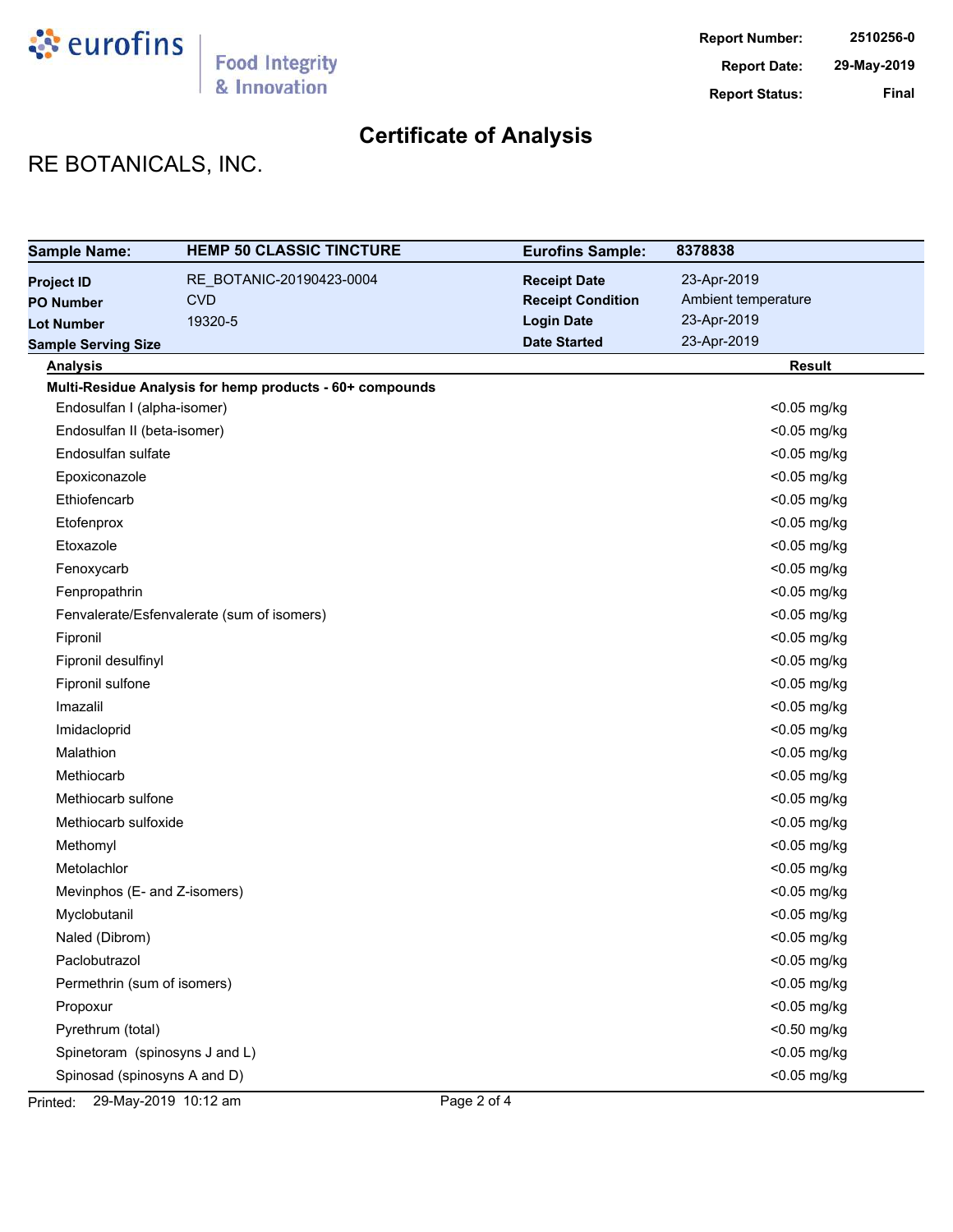

# RE BOTANICALS, INC.

| <b>Sample Name:</b>              | <b>HEMP 50 CLASSIC TINCTURE</b>                          | <b>Eurofins Sample:</b>  | 8378838             |
|----------------------------------|----------------------------------------------------------|--------------------------|---------------------|
| <b>Project ID</b>                | RE BOTANIC-20190423-0004                                 | <b>Receipt Date</b>      | 23-Apr-2019         |
| <b>PO Number</b>                 | <b>CVD</b>                                               | <b>Receipt Condition</b> | Ambient temperature |
| <b>Lot Number</b>                | 19320-5                                                  | <b>Login Date</b>        | 23-Apr-2019         |
| <b>Sample Serving Size</b>       |                                                          | <b>Date Started</b>      | 23-Apr-2019         |
| <b>Analysis</b>                  |                                                          |                          | Result              |
|                                  | Multi-Residue Analysis for hemp products - 60+ compounds |                          |                     |
| Spirodiclofen                    |                                                          |                          | $<$ 0.05 mg/kg      |
| Spiromesifen                     |                                                          |                          | $<$ 0.05 mg/kg      |
| Spiromesifen enol                |                                                          |                          | $<$ 0.05 mg/kg      |
| Spirotetramat                    |                                                          |                          | <0.05 mg/kg         |
| Spiroxamine (2 diastereoisomers) |                                                          |                          | $<$ 0.05 mg/kg      |
| Tebuconazole                     |                                                          |                          | $<$ 0.05 mg/kg      |
| Thiabendazole                    |                                                          |                          | $<$ 0.05 mg/kg      |
| Thiabendazole-5-hydroxy-         |                                                          |                          | <0.05 mg/kg         |
| Thiacloprid                      |                                                          |                          | <0.05 mg/kg         |
| Trifloxystrobin                  |                                                          |                          | $<$ 0.05 mg/kg      |

#### **Method References Testing Location**

#### **Metals Analysis by ICP-MS (ICP\_MS\_B\_S) Food Integrity Innovation-Boulder**

Methods for the Determination of Metals in Environmental Standards - Supplement 1, EPA-600/R-94-111, May 1994.

"Determination of Metals and Trace Elements in Water and Wastes by Inductively Coupled Plasma-Mass Spectrometry", USEPA Method 200.8, Revision 5.1, EMMC Version.

#### Multi-Residue Analysis for hemp products - 60+ compounds (PEST\_HEMP) **Food Integ. Innovation-Greenfield**

*Official Methods of Analysis*, *AOAC Official Method 2007.01*, Pesticide Residues in Foods by Acetonitrile Extraction and Partitioning with Magnesium Sulfate, AOAC INTERNATIONAL (modified).

*CEN Standard Method EN 15662*: Food of plant origin - Determination of pesticide residues using GC-MS and/or LC-MS/

MS following acetonitrile extraction/partitioning and clean-up by dispersive SPE - QuEChERS method.

List of the tested pesticides and their limits of quantification (LOQs) are available upon request.